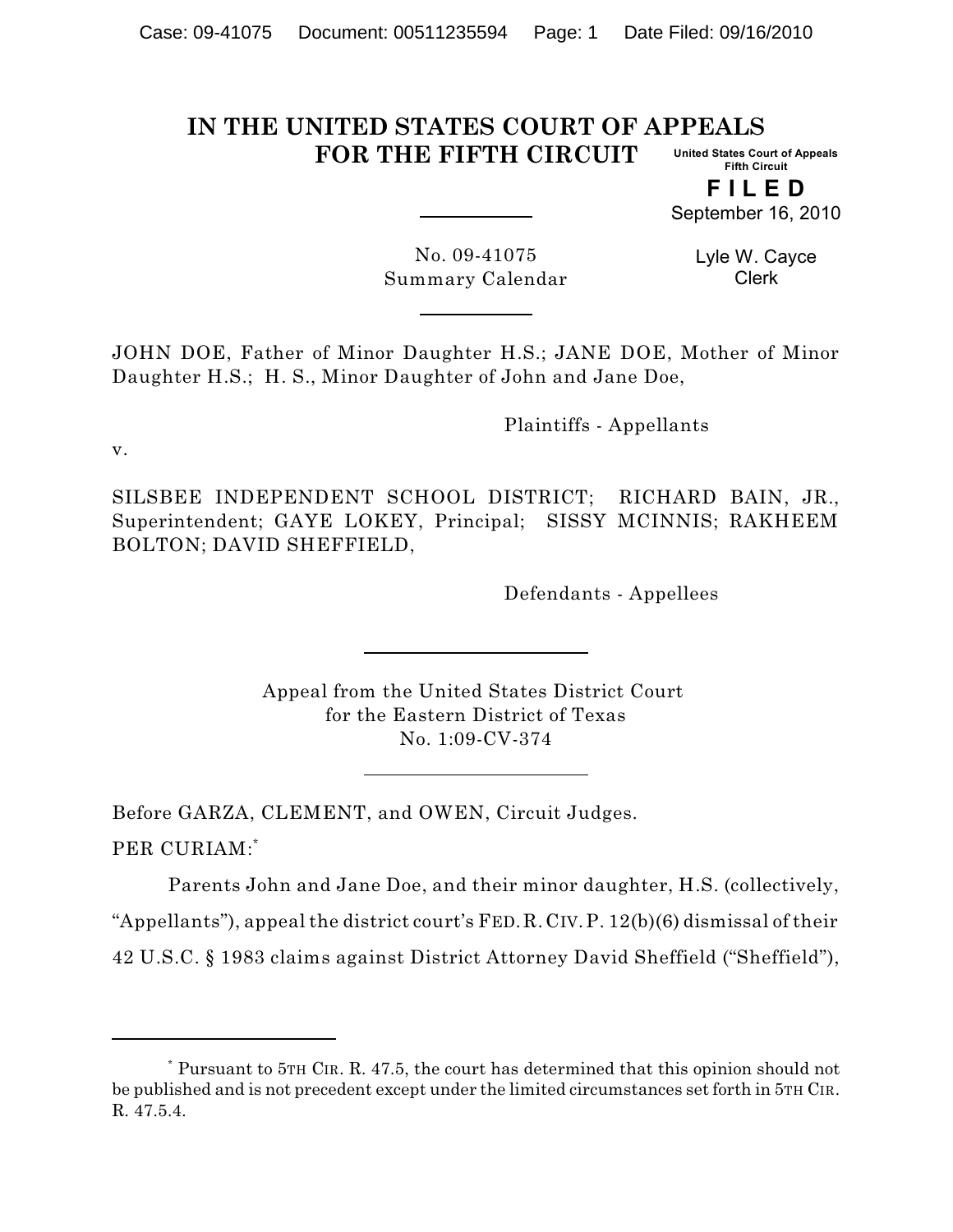### No. 09-41075

Silsbee Independent School District ("SISD"), Richard Bain, Jr., Gaye Lokey, Sissy McInnis (collectively, "Appellees"), and Rakheem Bolton. 1

This claim arises from John and Jane Doe's allegation that their daughter, H.S., was sexually assaulted at a party by Bolton and Christian Rountree, 2 fellow students at H.S.'s high school. Appellants claim that after the arrest, Sheffield told them that despite having enough evidence to go to trial, the grand jury was racially divided and therefore would not vote to return an indictment against Rountree and Bolton, who were African-American. The grand jury ultimately voted against indicting Rountree and Bolton. Appellants claim that after the vote, they heard derogatory comments in the community about H.S. that indicated a detailed knowledge of the official investigation and grand jury proceedings.

As a cheerleader for SISD, H.S. was contractually required to cheer for the basketball team, whose roster included Bolton. At a February game, H.S. cheered for the team but refused to cheer for Bolton individually. As a result, Bain and Lokey told H.S. that she had either to cheer when the others cheered or to go home. H.S. chose to leave, and McInnis subsequently removed her from the squad for the rest of the year. H.S. was permitted to try out for the squad again the following year.

Appellants originally filed a complaint under 42 U.S.C. § 1983. Appellees filed FED. R. CIV. P. 12(b)(6) motions for failure to state a claim. The district court denied Appellees' motions but requested that Appellants file an amended complaint that "clearly and concisely state[d] factual allegations that support[ed] the elements of the asserted causes of action." Appellants filed an amended

 $1$  Pursuant to supplemental state law claims, Bolton is a party to this appeal. He has not filed any briefing on appeal.

<sup>&</sup>lt;sup>2</sup> Rountree is no longer a party to this appeal.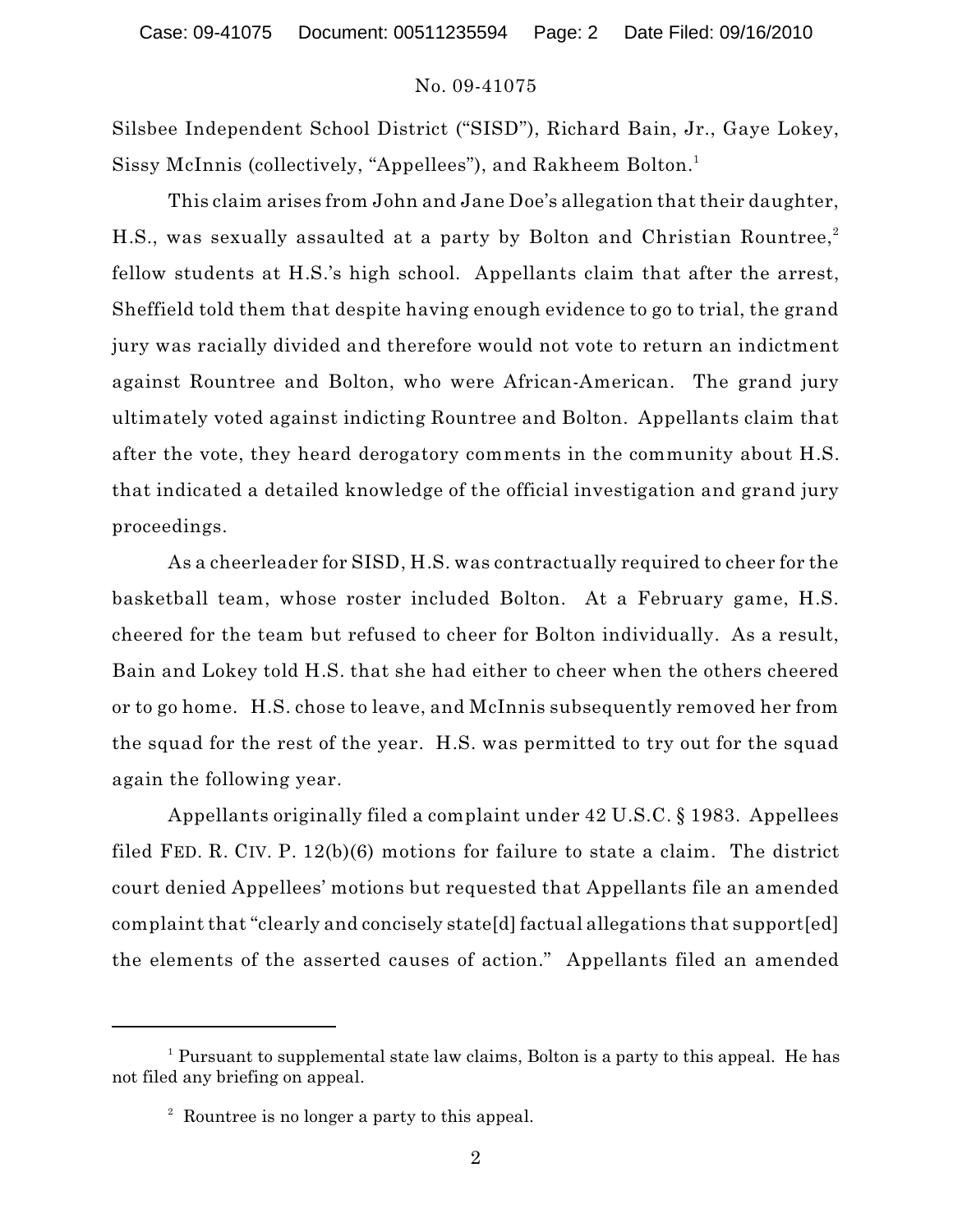# No. 09-41075

complaint. Appellees again moved to dismiss for failure to state a claim. This time, the district court granted the motion to dismiss. This appeal followed.

We review de novo a Rule 12(b)(6) dismissal of a claim, "accepting all wellpleaded facts as true and viewing those facts in the light most favorable to the plaintiff." *True v. Robles*, 571 F.3d 412, 417 (5th Cir. 2009) (internal quotation marks and citation omitted). FED R. CIV. P.  $8(a)(2)$  requires that a pleading contain a "short and plain statement of the claim showing that the pleader is entitled to relief." A Rule 12(b)(6) dismissal for failure to state a claim is appropriate when the plaintiff has not alleged enough facts to state a claim to relief that is plausible on its face, and when the plaintiff fails to plead facts "enough to raise a right to relief above the speculative level, on the assumption that all the allegations in the complaint are true (even if doubtful in fact)." *Bell Atlantic Corp. v. Twombly*, 550 U.S. 544, 555–56 (2007).

To state a claim under § 1983, a plaintiff must allege that a state actor has violated "a right secured by the Constitution and laws of the United States." *West v. Atkins*, 487 U.S. 42, 48 (1988) (citing *Parratt v. Taylor*, 451 U.S. 527, 535 (1981)). Appellants claim that Sheffield deprived H.S. of her right to freedom from bodily injury and stigmatization, which Appellants allege are protected liberty interests under the Fourteenth Amendment. Specifically, they argue that subsequent to the grand jury's decision not to indict Rountree and Bolton, Sheffield "defamed" H.S. in a press conference and illegally revealed details of the indictment hearing. Appellants are correct that "bodily integrity" constitutes a protected liberty interest under the Fourteenth Amendment. *See, e.g.*, *Doe v. Taylor Indep. Sch. Dist.*, 15 F.3d 443, 450–51 (5th Cir. 1994) (holding that a student was deprived of a protected liberty interest when sexually assaulted by her teacher). However, psychological injury *alone* does not constitute a violation of bodily integrity as contemplated under the Fourteenth Amendment. *See Parham v. J.R.*, 442 U.S. 584 (1979) (involving physical confinement); *Ingraham*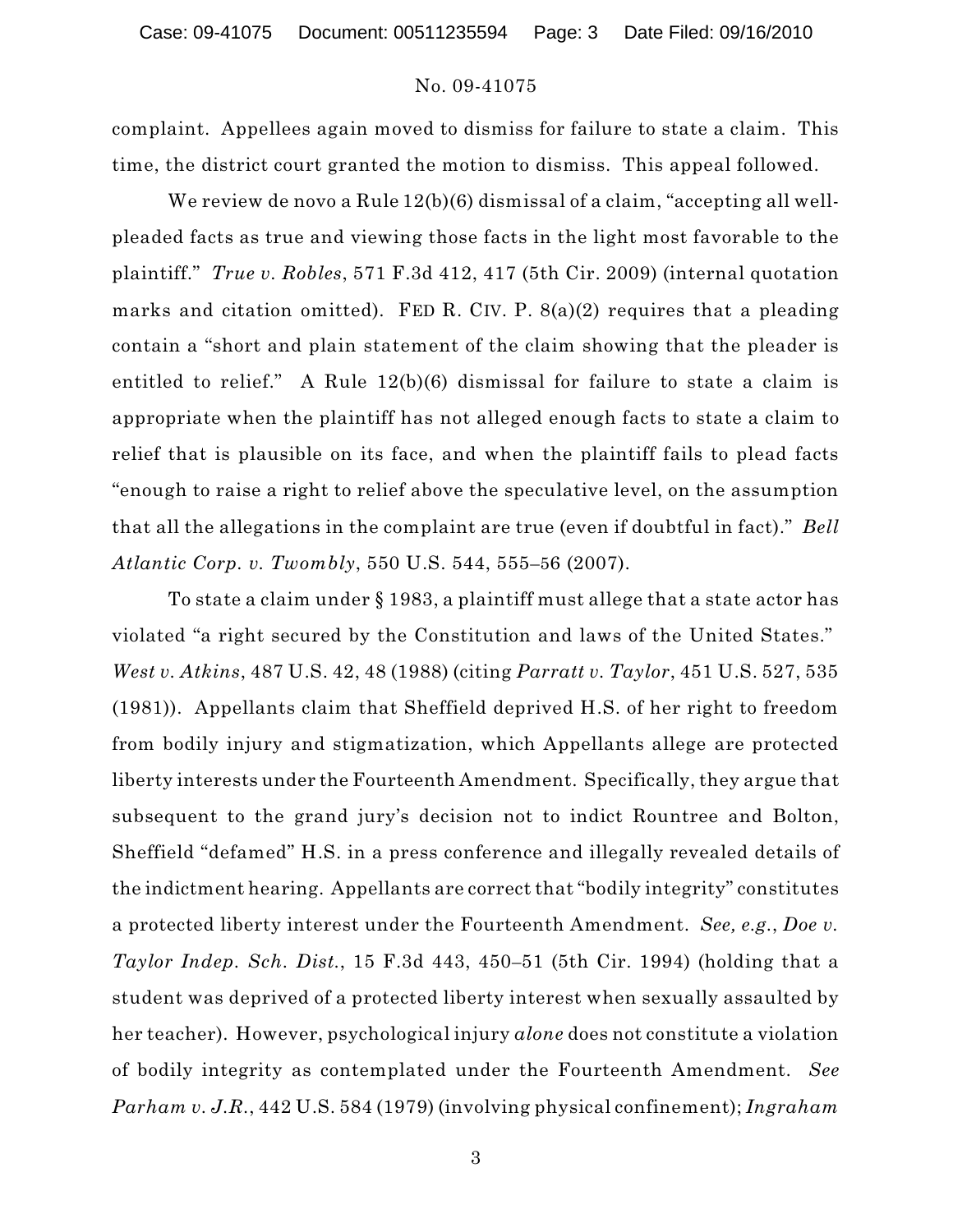Case: 09-41075 Document: 00511235594 Page: 4 Date Filed: 09/16/2010

## No. 09-41075

*v. Wright*, 430 U.S. 651 (1977) (involving corporal punishment); *Spacek v. Charles*, 928 S.W.2d 88 (Tex. App.—Houston 1996) (involving corporal punishment). Furthermore, freedom from false stigmatization does not constitute a protected liberty interest under the Fourteenth Amendment. Our case law "does not establish the proposition that reputation alone, apart from some more tangible interest such as employment, is either 'liberty' or 'property' by itself sufficient to invoke the procedural protection of the Due Process Clause." *Paul v. Davis*, 424 U.S. 693, 701 (1976). Accordingly, Appellants have not stated valid claims for violation of any liberty interests protected by the Fourteenth Amendment.

Appellants also contend that SISD, Bain, Lokey, and McInnis deprived H.S. of a property interest protected by the Fourteenth Amendment. Specifically, they claim that H.S. had a property interest in her position on the cheer squad, and Lokey and McInnis deprived H.S. of that interest when they removed her from the cheer squad. "[S]tudents do not possess a constitutionally protected interest in their participation in extracurricular activities." *NCAA v. Yeo*, 171 S.W.3d 863, 865 (Tex. 2005). Moreover, according to the terms of H.S.'s cheerleading contract, her failure to cheer constituted valid grounds for her removal from the cheer squad. Accordingly, the district court was correct in dismissing Appellants' claim for unconstitutional deprivation of property.

Appellants further argue that SISD, Bain, Lokey, and McInnis violated H.S.'s right to equal protection. Specifically, they claim H.S. was treated differently "because she is a female." "It is well established that a showing of discriminatory intent or purpose is required to establish a valid equal protection claim." *U.S. v. Crew*, 916 F.2d 980, 984 (5th Cir. 1990) (citing *Washington v. Davis*, 426 U.S. 229 (1976), and *Village of Arlington Heights v. Metro. Hous. Dev. Corp.*, 429 U.S. 252 (1977)). Because Appellants make no showing that H.S.'s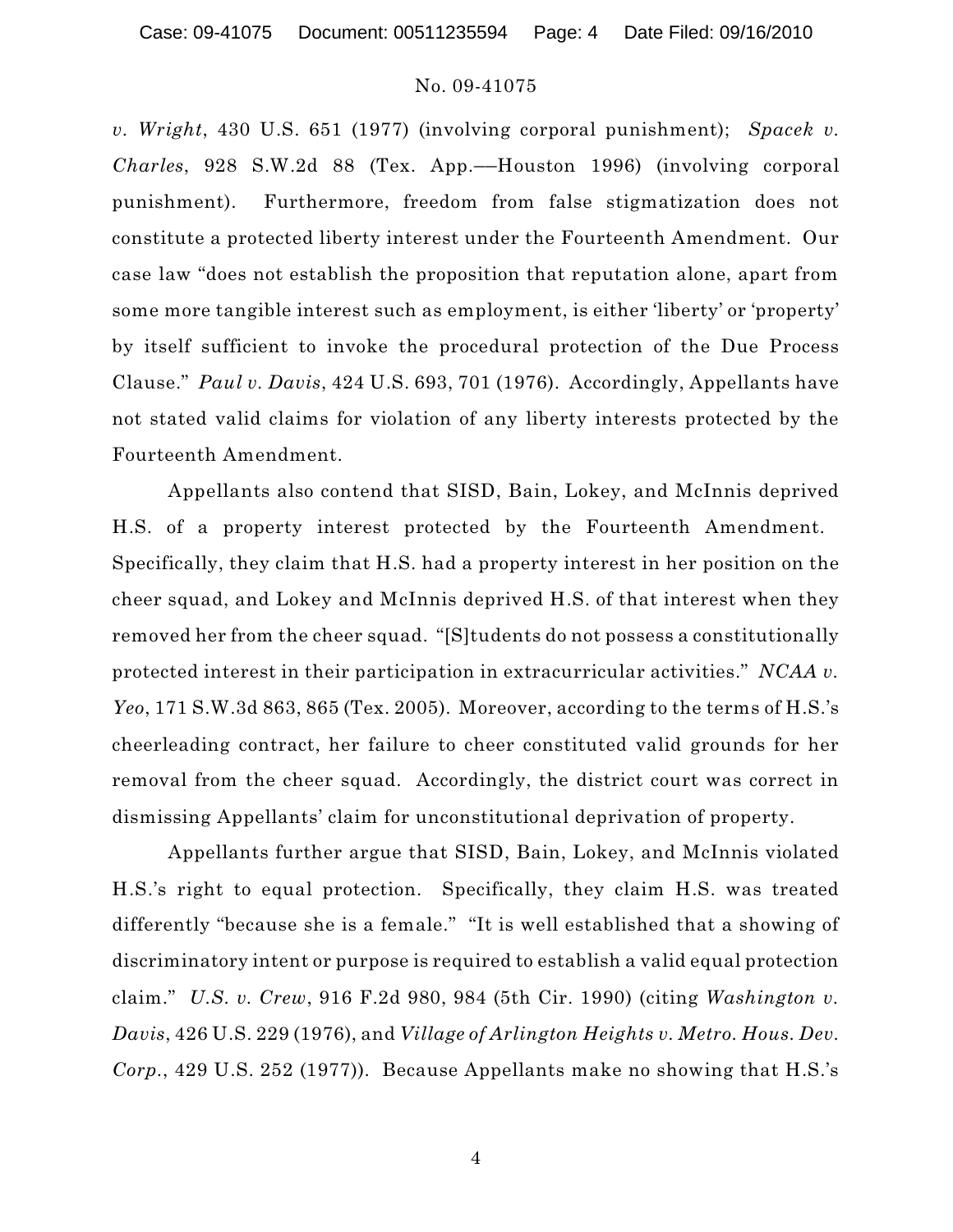# No. 09-41075

gender motivated any of Appellees' actions, their equal protection argument fails.

Appellants allege Sheffield deprived H.S. of her First Amendment right to freedom of speech by retaliating against her for filing sexual assault charges against Bolton and Rountree. However, Appellants make no showing that Sheffield's alleged retaliatory acts relate to H.S.'s accusations against Rountree and Bolton. Accordingly, the district court properly dismissed this claim on Sheffield's Rule 12(b)(6) motion.

Finally, Appellants claim SISD, Bain, Lokey, and McInnis violated H.S.'s right to free speech under the First Amendment because H.S.'s decision not to cheer constituted protected speech inasmuch as it was a symbolic expression of her disapproval of Bolton's and Rountree's behavior. Courts have long held that public school students do not "shed their constitutional rights to freedom of speech or expression at the schoolhouse gate." *Tinker v. Des Moines Ind. Community Sch. Dist.*, 393 U.S. 503, 511 (1969). In order to determine whether conduct "possesses sufficient communicative elements to bring the First Amendment into play, [we] must ask whether an intent to convey a particularized message was present, and whether the likelihood was great that the message would be understood by those who viewed it." *Canady v Bossier Parish School Board*, 240 F.3d 437, 440 (5th Cir. 2001) (citing *Texas v. Johnson*, 491 U.S. 397, 404 (1989)).

Appellants contend the district court erred in holding that H.S. "did not convey the sort of particularized message that symbolic conduct must convey to be protected speech." Even assuming *arguendo* that H.S.'s speech was sufficiently particularized to warrant First Amendment protection, student speech is not protected when that speech would "substantially interfere with the work of the school." *Tinker*, 393 U.S. at 509. "The question whether the First Amendment requires a school to tolerate particular student speech . . . is

5